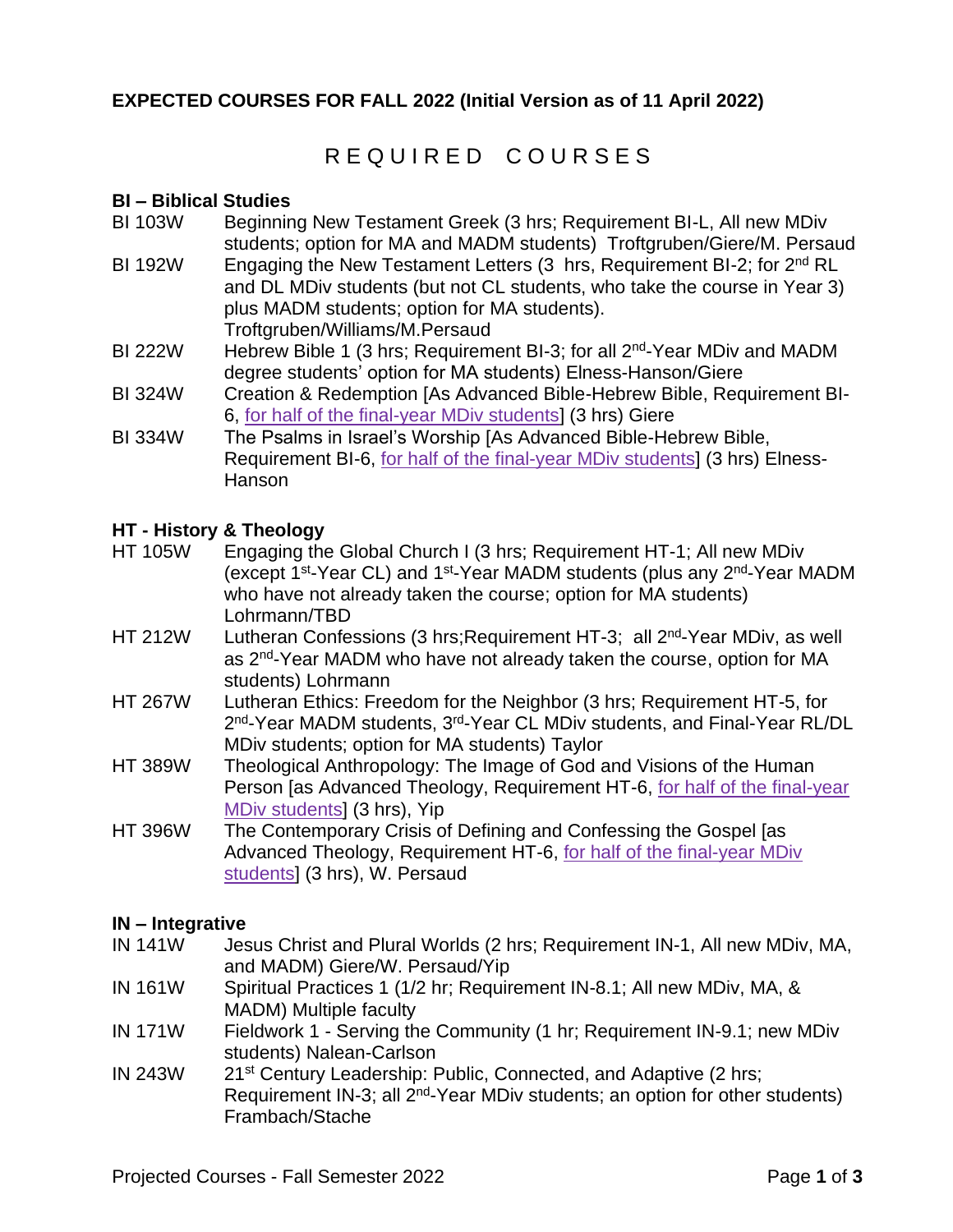- IN 261W Spiritual Practices 3 (1/2 hr; Requirement IN-8.3; All  $2^{nd}$ -Year MDiv and MADM degree students) Multiple faculty
- IN 271W Fieldwork 3 Engaging Contexts (1 hr; Requirement IN-9.3; 2<sup>nd</sup>-Year MDiv students) Nalean-Carlson
- IN 300W Research Seminar (1 hr; required for 2nd Year MADM, and strongly suggested for final-year MDiv Thesis students) Ebertz
- IN 344W Integrative Capstone Seminar (3 hrs, Requirement IN -4) Troftgruben/TBD
- IN 361W Spiritual Practices 5 (1/2 hr; Requirement IN-8.5; All Final-Year MDiv degree students) Multiple faculty

### **MN - Ministry**

- MN 106W Foundations of Lutheran Worship (3 hrs; Requirement MN-1; new MDiv students; optional for MA and MADM students) Schnell
- MN 157W Diaconal Ministry Seminar 1 (1 hr; Requirement DM-1; Required MADM; Scheduled as needed for any new incoming MADM students as a Synchronous Zoom course only) Yip
- MN 165W MA Colloquium (1 hr, required for students in the MA degree program) Ebertz Will be scheduled as synchronous instruction to start with after consulting with involved students to identify a mutual time to meet, but could switch to be asynchronous if a time to meet cannot be found.

# OTHER ELECTIVE & DISTRIBUTIONAL COURSES

### **BI – Biblical Studies**

- BI 202W Readings in New Testament Greek (1 hr, elective) M. Persaud
- BI 220W Hebrew Language 1 (2 hrs, elective, for students with no or minimal Hebrew language background) M. Persaud
- BI 259W Reading New Testament Cultures: Women in Early Christianity (1 hr, elective) Ritva Williams NOTE: BI 259W is usually taught as a face-to-face/synchronous Zoom course only.
- BI 306W Advanced Hebrew Language (1 hr, elective, for students with previous Hebrew language study equivalent to BI 220 & 225W) M. Persaud

### **HT - History & Theology**

- HT 264W Readings in Theology: US Lutheran-Roman Catholic Dialogue (1 hr, elective) W. Persaud. NOTE: HT 264W can be adapted to apply to the Mission Development/Redevelopment Concentration.
- HT 297W Doctrine of the Trinity (1 hr, elective) W. Persaud. For 2<sup>nd</sup>-Year and Final-Year students.
- HT 356W Teaching Luther's Small Catechism (as Topics in Luther's Theology) (1 hr, elective; can be used to meet the MDiv Youth and Family Ministry requirement; Enrollment Limit of 15 Students) Lohrmann

### **IN – Integrative**

IN 203E-L1 Topics in Global Theology: Islam, An Introduction to the Theology and History (1 hr, Asynchronous only, elective; a minimum of 5 students needed